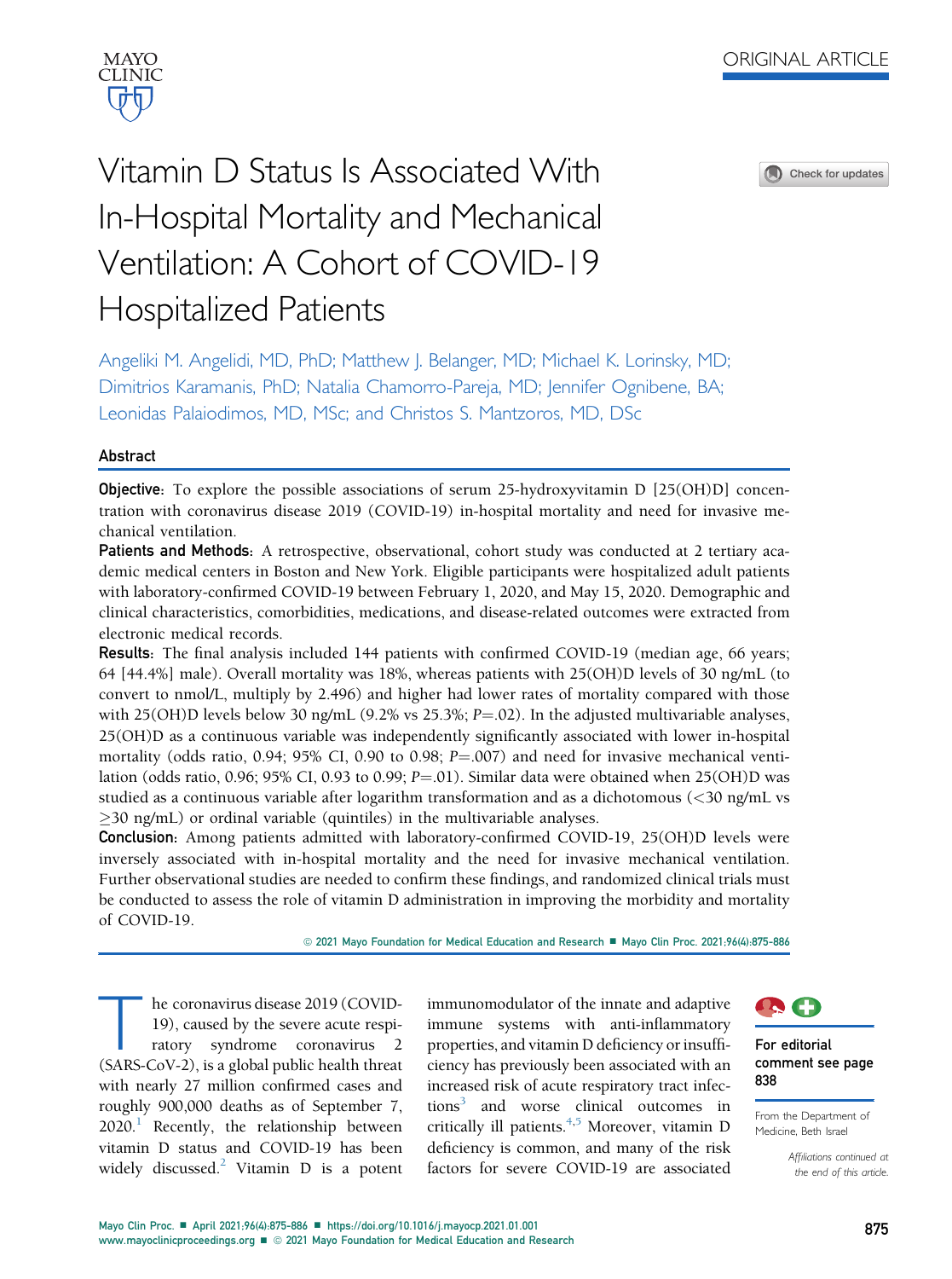with low levels of serum 25-hydroxyvitamin D [25(OH)D], including older age, obesity, cardiovascular disease, and chronic kidney disease.<sup>6</sup>

However, whether vitamin D deficiency increases the risk of SARS-CoV-2 infection or more severe clinical outcomes from COVID-19 is not known. Cross-sectional reports have suggested a higher incidence of mortality from COVID-19 in countries at higher latitudes $\bar{a}$  and with lower mean population levels of  $25(OH)D$ .<sup>[8](#page-11-3)</sup> One early small observational study found an inverse association between serum 25(OH)D levels and COVID-19 infection but did not adjust for other predictors or potential confounders.<sup>[9](#page-11-4)</sup> In contrast, two relatively large retrospective case-control studies of UK BioBank participants found no association between vitamin D status and incidence of SARS-CoV-2 infection<sup>10,11</sup>; however, these studies were limited by analysis of samples that had been collected at least 10 years before diagnosis. More recently, a retrospective observational study including 489 patients reported an association between likely vitamin D deficiency and increased risk of COVID-19 infection.<sup>[12](#page-11-7)</sup>

Our primary objective with this analysis was to investigate whether vitamin D status is independently associated with worse inhospital outcomes in patients admitted to 2 large tertiary academic medical centers with laboratory-confirmed COVID-19.

## PATIENTS AND METHODS

#### Study Design and Patient Population

This retrospective, observational, 2-center cohort study included adult patients from 2 tertiary academic medical centers (Beth Israel Deaconess Medical Center in Boston, Massachusetts, and Montefiore Medical Center in the Bronx, New York). All patients admitted to the hospital who were positive for SARS-CoV-2 on qualitative polymerase chain reaction assays from February 1, 2020, to May 15, 2020, and for whom the necessary information was available were included in the study. We excluded patients who were discharged home directly from the emergency department. Our study followed

the Strengthening the Reporting of Observational Studies in Epidemiology reporting guidelines [\(https://www.equator-network.](https://www.equator-network.org/reporting-guidelines/strobe/) [org/reporting-guidelines/strobe/](https://www.equator-network.org/reporting-guidelines/strobe/)). The study was approved by the Institutional Review Boards at Beth Israel Deaconess Medical Center (2020P000472) and Albert Einstein College of Medicine (2020-11296).

#### Data Collection

Clinical data were extracted from the electronic medical record independently by 3 researchers at each institution and stored in a predefined data extraction sheet that was created for the purpose of this study. The extracted data were cross-validated and included baseline demographic information, clinical characteristics, pertinent home medications, symptoms since disease onset and on presentation, vital signs on presentation, and laboratory data on the first hospital day.

Among the clinical characteristics, we examined the presence of hypertension, diabetes, hyperlipidemia, coronary artery disease, heart failure, cerebrovascular disease, chronic obstructive pulmonary disease (COPD), asthma, obstructive sleep apnea, active malignant disease, chronic kidney disease or endstage renal disease (ESRD), liver cirrhosis, and human immunodeficiency virus infection or acquired immunodeficiency syndrome. The diagnosis of all these disorders and diseases was based on the findings after a manual chart review was conducted of all records for the patients included in the study. In addition, we assessed hemoglobin  $A_{1c}$ , triglyceride, total cholesterol, low-density lipoprotein cholesterol, and high-density lipoprotein cholesterol concentrations (if they were available within 12 months before admission); 25(OH)D concentration during admission or within 6 months before the initiation of the study (if it was not obtained during the hospitalization); mortality; and need for invasive mechanical ventilation (ie, endotracheal intubation). We did not assess the association between 25(OH)D concentration and need for continuous positive airway pressure, bilevel positive airway pressure, or high-flow nasal cannula. At the on-site laboratory of each institution, 25(OH)D was measured by fully automated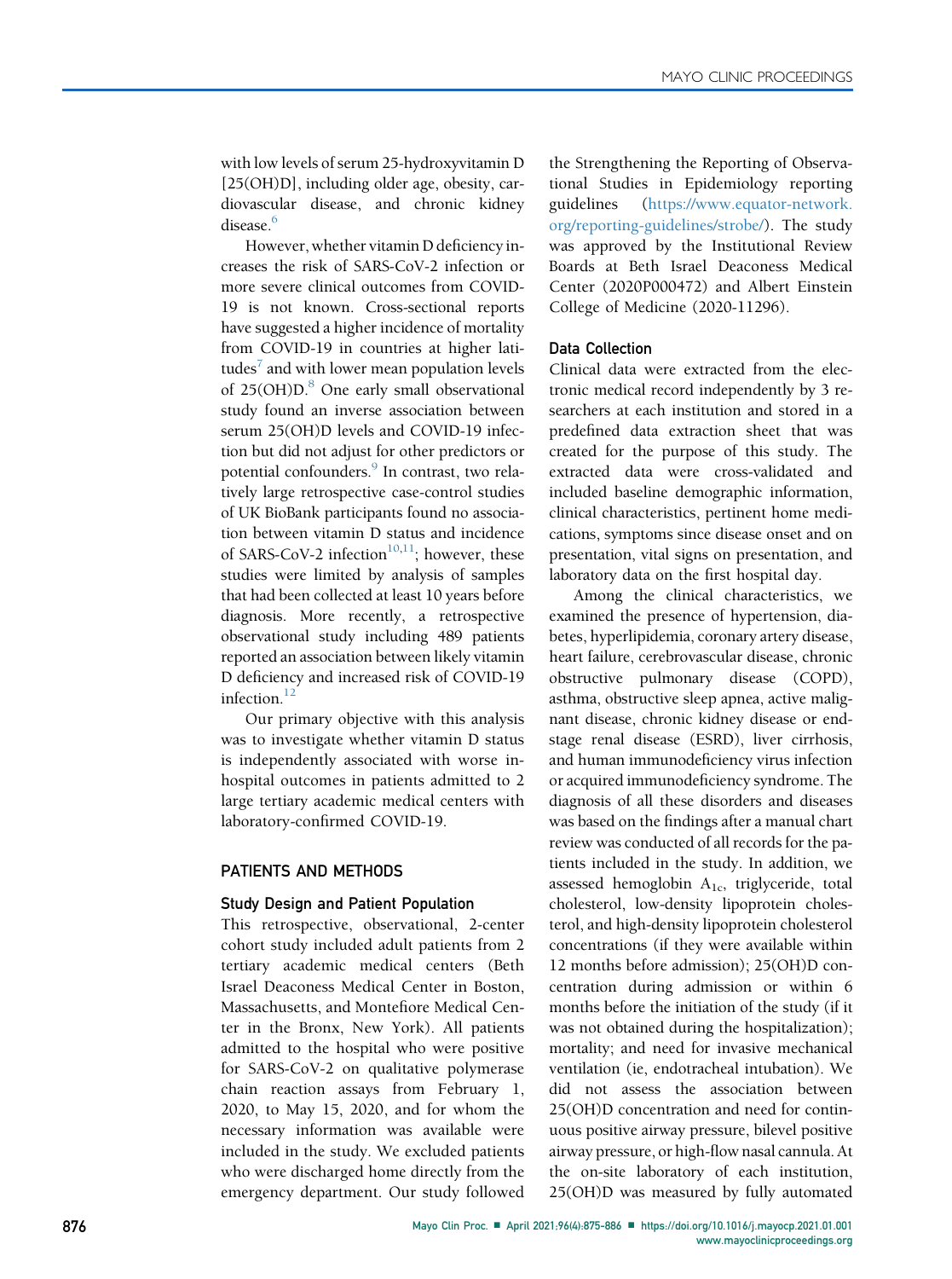electrochemiluminescence assays with appropriate controls run by hospital personnel at regular intervals. $^{13}$  The vitamin D assay used at each institution (ARCHITECT 25-OH Vitamin D [Abbott Diagnostics] at Montefiore and Elecsys Vitamin D Total II [Roche Diagnostics] at Beth Israel Deaconess Medical Center) was certified by the Vitamin D Standardization-Certification Program, which requires meeting the performance criterion of  $\pm$ 5% mean bias compared with a reference standard and an overall imprecision of less than  $10\%$ .<sup>14</sup> The data were processed and analyzed without any personal identifiers to maintain patient confidentiality per the Health Insurance Portability and Accountability Act.

## **Outcomes**

The primary outcome of the study was inhospital mortality. The secondary outcome was need for invasive mechanical ventilation.

#### Statistical Analyses

Patients were classified in 5 quintiles on the basis of age  $( \leq 50$  years, 51-62 years, 63-68 years, 69-76 years, and  $\geq$ 77 years) and body mass index (BMI) calculated as the weight in kilograms divided by the height in meters squared  $(\leq$ 24.26 kg/m<sup>2</sup>, 24.27-27.71 kg/m<sup>2</sup>, 27.72-31.00 kg/m<sup>2</sup>, 31.01-34.50 kg/m<sup>2</sup>, and  $\geq$ 34.51 kg/m<sup>2</sup>). Moreover, patients were grouped in 2 categories regarding 25(OH)D levels, namely, less than 30 ng/mL and 30 ng/mL or higher (to convert to nmol/L, multiply by 2.496), on the basis of the mean value of the variable and observational and interventional studies that have found a lower incidence of acute respiratory infection and mortality risk in individuals with 25(OH)D levels of 30 ng/mL and higher. $6$  For descriptive statistics, the continuous variables are presented as median with interquartile range (IQR) and categorical variables as absolute numbers and percentage. All data were assessed for the normality assumption by a Shapiro-Wilk test. Differences between the groups based on 25(OH)D levels were compared with the Mann-Whitney test or independent-samples t-test for the continuous variables and  $\chi^2$  test (with Yates continuity correction) or Fisher exact test for the categorical data.

Logistic regression models were used to identify potential associations between baseline characteristics and in-hospital mortality and need for invasive mechanical ventilation. We explored the potential associations of vitamin D status with the primary and secondary end points by including 25(OH)D as a continuous, logarithmic, categorical (<30 ng/mL and  $\geq$ 30 ng/mL), and ordinal variable (based on quintiles:  $\leq$ 15.80 ng/mL, 15.81-23.20 ng/mL, 23.21-31.00 ng/mL, 31.01- 45.00 ng/mL, ≥45.01 ng/mL). We used logarithmic transformation (base 10) for 25(OH)D levels to approximate a normal distribution.

Multivariable logistic regression models were as follows: model 1 consisted of 25(OH) D levels, age (quintiles), and BMI (quintiles); model 2 included multivariable analysis model 1 adjusted for the hospital of origin; model 3 included multivariable analysis model 2 with the addition of sex (male) and smoking as regressors; model 4 included multivariable analysis model 3 with the addition of angiotensin II receptor blocker or angiotensin-converting enzyme inhibitor, in-hospital drug treatment, and C-reactive protein (CRP) level, which were considered important regressors; model 5 included multivariable analysis model 3 with the addition of significant univariable clinical characteristics: ESRD, COPD, active malignant disease, heart failure, coronary artery disease, diabetes, hypertension, CRP level, and corticosteroids. Models 2 to 5 were adjusted for the hospital of origin in a crosscomparison on 25(OH)D measurement between the 2 centers by inclusion of a binary variable based on the hospital of origin. Data are presented as odds ratio (OR) and 95% CI. Model calibration was assessed by the Hosmer-Lemeshow goodness of fit test. A P value greater than .05 indicates a wellcalibrated model. A 2-tailed P value of less than .05 was considered statistically significant. Statistical analyses were performed using the Statistical Package for the Social Sciences software, version 26.0 (IBM).

## RESULTS

Baseline demographic and clinical characteristics are summarized in [Table 1.](#page-3-0) The total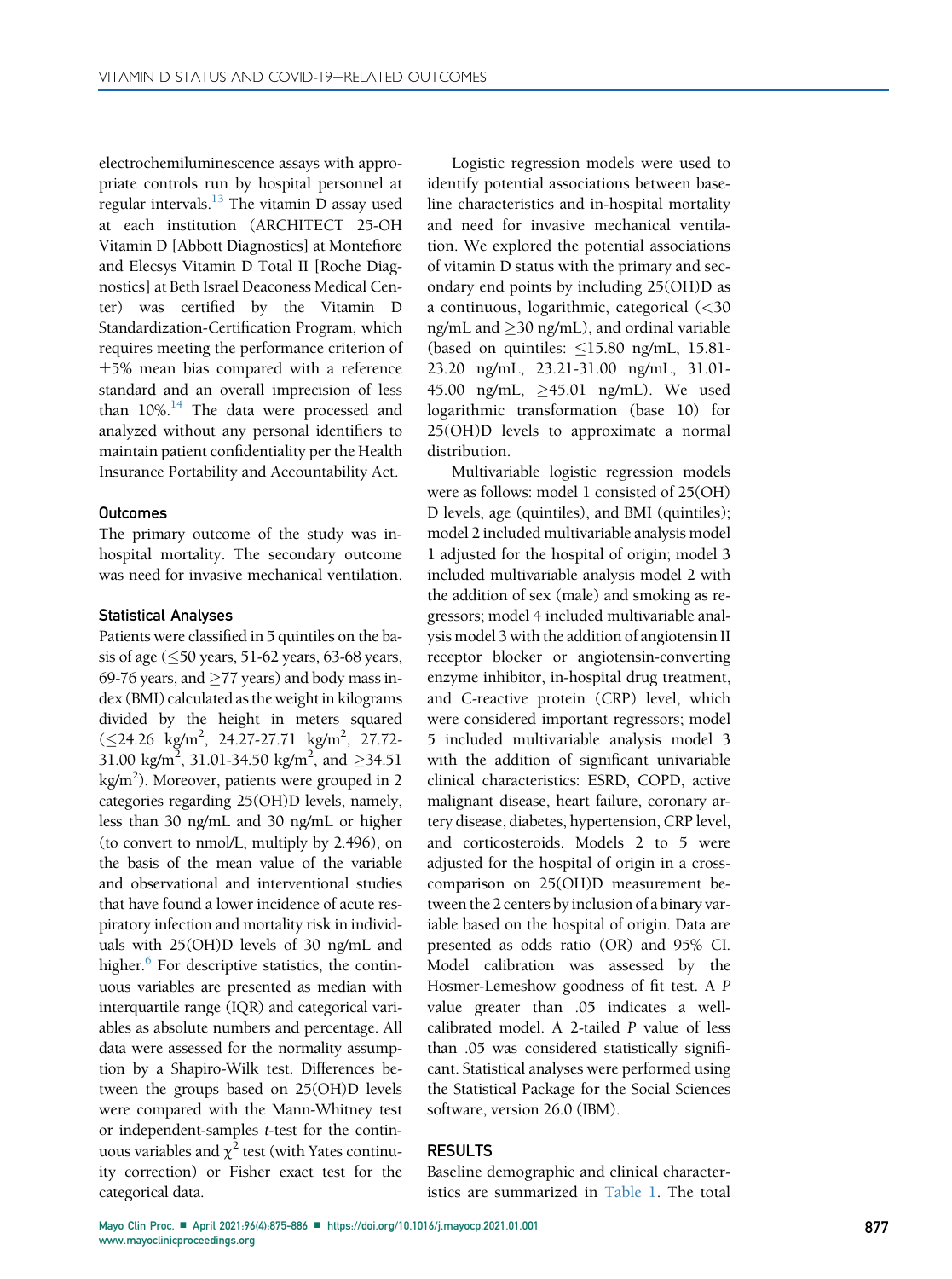<span id="page-3-0"></span>

| TABLE 1. Baseline Demographic and Clinical Characteristics <sup>a,b,c</sup> |                |                    |                        |                        |  |
|-----------------------------------------------------------------------------|----------------|--------------------|------------------------|------------------------|--|
|                                                                             | All patients   | 25(OH)D <30 ng/mL  | 25(OH)D ≥30 ng/mL      |                        |  |
| Characteristic                                                              | $(N=144)$      | $(n=79)$           | $(n=65)$               | P value                |  |
| Age $(y)$                                                                   | 66 (55-74)     | 60 (48-72)         | 68 (63.5-76.0)         | < 0.001                |  |
| Male sex                                                                    | 64 (44.4)      | 41(51.9)           | 23 (35.4)              | .69                    |  |
| Residence status                                                            |                |                    |                        | .51                    |  |
| SNF resident                                                                | 35(24.3)       | 17(21.5)           | 18(27.7)               |                        |  |
| Community based                                                             | 109(75.7)      | 62(78.5)           | 47 (72.3)              |                        |  |
| Race/ethnicity                                                              |                |                    |                        | .13                    |  |
| Non-Hispanic Black                                                          | 60 $(41.7)$    | 30 (38.0)          | 30 (46.2)              |                        |  |
| Non-Hispanic White                                                          | 42 (29.2)      | 23(29.1)           | 19(29.2)               |                        |  |
| Non-Hispanic Asian                                                          | 4(2.8)         | 2(2.5)             | 2(3.1)                 |                        |  |
| Hispanic/Latino                                                             | 33 (22.9)      | 23(29.1)           | 10(15.4)               |                        |  |
| Other/multiracial                                                           | 3(2.1)         | 0(0.0)             | 3(4.6)                 |                        |  |
| Unknown                                                                     | 2(1.4)         | 1(1.3)             | 1(1.5)                 |                        |  |
| BMI ( $\text{kg/m}^2$ )                                                     | 29 (25.2-33.3) | 30 (26.3-34.7)     | 28 (24.6-32.3)         | .05                    |  |
| Smoking                                                                     | 23 (16.0)      | 13(16.5)           | 10(15.4)               | > 0.99                 |  |
| Alcohol                                                                     | 22(15.3)       | 14(17.7)           | 8(12.3)                | .51                    |  |
| Coexisting disorder                                                         |                |                    |                        |                        |  |
| Any                                                                         | 131(91.0)      | 69 (52.7)          | 62(47.3)               | .17                    |  |
| Hypertension                                                                | 106(73.6)      | 58 (73.4)          | 48 (73.8)              | > 99                   |  |
| <b>Diabetes</b>                                                             | 63(43.8)       | 37(46.8)           | 26 (40.0)              | .51                    |  |
| Hyperlipidemia                                                              | 79 (54.9)      | 37 (46.8)          | 42 (64.6)              | .06                    |  |
| Coronary artery disease                                                     | 20 (13.9)      | 8(10.1)            | 12(18.5)               | .23                    |  |
|                                                                             | All patients   | 25(OH)D < 30 ng/mL | $25(OH)D \ge 30$ ng/mL |                        |  |
| Characteristic                                                              | $(N=144)$      | $(N=79)$           | $(N=65)$               | P value                |  |
| Cerebrovascular disease                                                     | 19(13.2)       | 10(12.7)           | 9(13.8)                | > .99                  |  |
| Heart failure                                                               | 26(18.1)       | 14(17.7)           | 12(18.5)               | > .99                  |  |
| Asthma                                                                      | 26(18.1)       | 11(13.9)           | 15(23.1)               | .23                    |  |
| <b>COPD</b>                                                                 | 22(15.3)       | 13(16.5)           | 9(13.8)                | .84                    |  |
| Obstructive sleep apnea                                                     | 18(12.5)       | 11(13.9)           | 7(10.8)                | .75                    |  |
| <b>CKD</b>                                                                  | 51(35.4)       | 29 (36.7)          | 22 (33.8)              | .53                    |  |
| <b>ESRD</b>                                                                 | 20 (13.9)      | 12(15.2)           | 8(12.3)                | .80                    |  |
| Active malignant disease                                                    | 18(12.5)       | 11(13.9)           | 7(10.8)                | .75                    |  |
| Liver cirrhosis                                                             | 7(4.9)         | 4(5.1)             | 3(4.6)                 | > .99                  |  |
| <b>HIV/AIDS</b>                                                             | 4(2.8)         | 1(1.3)             | 3(4.6)                 | .33                    |  |
| Drugs (before admission)                                                    |                |                    |                        |                        |  |
| ACEi or ARB                                                                 | 42 (29.2)      | 24 (30.4)          | 18(27.7)               | .87                    |  |
| <b>ACEi</b>                                                                 | 22(15.3)       | 15 (19.0)          | 7(10.8)                | .26                    |  |
| ARB                                                                         | 20(13.9)       | 9(11.4)            | 11(16.9)               | .48                    |  |
| Immunosuppressive                                                           | 22(15.3)       | 9(11.4)            | 13(20.0)               | .23                    |  |
| Drugs (in the hospital)                                                     |                |                    |                        |                        |  |
| Antivirals                                                                  | 15(10.4)       | 8(10.1)            | 7(10.8)                | > .99                  |  |
| Lopinavir/ritonavir                                                         | 7(4.9)         | 5(6.3)             | 2(3.1)                 | .458                   |  |
| Remdesivir                                                                  | 9(6.3)         | 4(5.1)             | 5(7.7)                 | .732                   |  |
| Corticosteroids                                                             | 34 (23.6)      | 14(17.7)           | 20 (30.8)              | .102                   |  |
|                                                                             |                |                    |                        | Continued on next page |  |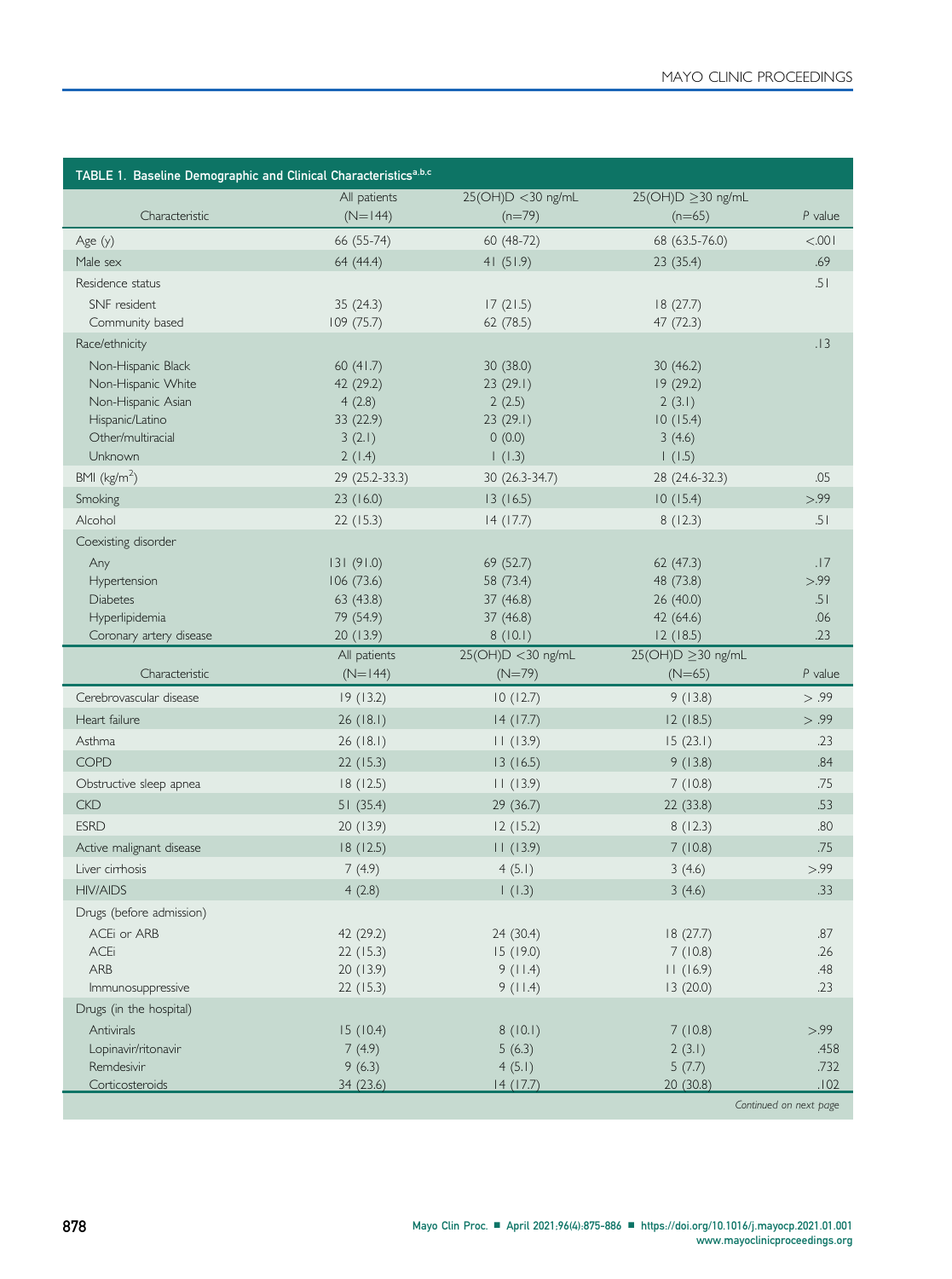| <b>TABLE 1. Continued</b>          |                           |                                  |                                     |           |
|------------------------------------|---------------------------|----------------------------------|-------------------------------------|-----------|
| Characteristic                     | All patients<br>$(N=144)$ | $25(OH)D < 30$ ng/mL<br>$(N=79)$ | $25(OH)D \geq 30$ ng/mL<br>$(N=65)$ | $P$ value |
| Drugs (in the hospital), continued |                           |                                  |                                     |           |
| Azithromycin                       | 80(55.6)                  | 46 (58.2)                        | 34(52.3)                            | .59       |
| Antibiotics (except azithromycin)  | 103(71.5)                 | 57(72.2)                         | 46 (70.8)                           | .80       |
| Hydroxychloroquine                 | 64 (44.4)                 | 34 (43.0)                        | 30(46.2)                            | .89       |
| Length of hospital stay (d)        | $10.0(5.25-18)$           | $10(6-17)$                       | $10(5-21)$                          | .95       |

<span id="page-4-0"></span>a ACEi, angiotensin-converting enzyme inhibitor; AIDS, acquired immunodeficiency syndrome; ARB, angiotensin receptor blocker; BMI, body mass index (calculated as weight in kilograms divided by height in meters squared); COPD, chronic obstructive pulmonary disease; CKD, chronic kidney disease; ESRD, end-stage renal disease; HIV, human immunodeficiency virus; 25(OH)D, 25-hydroxyvitamin D; SNF, skilled nursing facility.

<span id="page-4-1"></span><sup>b</sup>SI conversion factor: To convert 25(OH)D values to nmol/L, multiply by 2.496.

<span id="page-4-2"></span><sup>c</sup>Categorical variables are presented as number (%) of patients. Continuous variables are presented as median (interquartile range). P values refer to  $\chi^2$  test (with Yates continuity correction) or Fisher exact test for categorical independent variables and Mann-Whitney U test for continuous variables.

number of patients hospitalized across the 2 centers with COVID-19 was 825. The necessary information was available for 144 patients. Of note, for approximately half of the patients (71 individuals), 25(OH)D levels were measured during their hospitalization.

Therefore, the study population consisted of 144 patients with polymerase chain reaction-confirmed COVID-19 (64 [44.4%] male; median age, 66 years; IQR, 55-74 years). Of the 144 patients, 60 (41.7%) were non-Hispanic Black, 42 (29.2%) non-Hispanic White, and 33 (22.9%) Hispanic/ Latino. The mean 25(OH)D level was 30.44 ng/mL (SD, 17.03), and the median was 28.0 ng/mL (IQR, 16.8-39 ng/mL). There were 106 (73.6%) patients who had hypertension, 79 (54.9%) with hyperlipidemia, and 63 (43.8%) with diabetes mellitus type 2, whereas 20 (13.9%) and 19 (13.2%) of the patients had a history of coronary artery disease or cerebrovascular disease, respectively. Asthma, COPD, and obstructive sleep apnea were prevalent in 26 (18.1%), 22 (15.3%), and 18 (12.5%) patients, respectively.

The main presenting symptoms and signs and laboratory findings are summarized in Supplemental Table 1 (available online at [http://www.mayoclinicproceedings.org\)](http://www.mayoclinicproceedings.org). Cough, shortness of breath, fever, and malaise were the most prevalent symptoms (88 [61.1%], 87 [60.4%], 86 [59.7%], and 79 [54.9%] patients, respectively). Most of the patients (92 [63.9%]) had increased oxygen requirements, 39 patients (27.1%) required invasive

mechanical ventilation, and 56 patients (38.9%) were transferred to the intensive care unit. Moreover, 68 (47.2%) of the patients experienced acute kidney injury and 16 (11.1%) required renal replacement therapy. Overall, in-hospital mortality of the cohort was 18%. Patients with 25(OH)D levels of 30 ng/mL and higher had lower rates of mortality compared with those with levels below 30 ng/ mL  $(9.2\% \text{ vs } 25.3\%; P=.02)$ .

## Logistic Regression Analyses for the Primary and Secondary Outcomes

For both primary and secondary outcomes [\(Tables 2](#page-5-0) and [3](#page-6-0), respectively), 25(OH)D was assessed as a continuous, logarithmic (base 10, to approximate a normal distribution), dichotomous  $\langle 30 \text{ ng/mL} \text{ and } \geq 30$ ng/mL), and ordinal variable (based on quintiles:  $\leq$ 15.80 ng/mL, 15.81-23.20 ng/mL, 23.21-31.00 ng/mL, 31.01-45.00 ng/mL, -45.01 ng/mL). Potential effect modification by timing of 25(OH)D measurements (before or during hospitalization) was tested, and no significant interaction was detected. Moreover, the timing of 25(OH)D measurement was examined as a potential covariate. However, no significant association of the timing of 25(OH)D measurement with mortality and the need for invasive mechanical ventilation was observed in the univariable and multivariable analyses (data not shown).

In this study, each model's calibration power was good according to the Hosmer-Lemeshow test  $(P>0.05)$ .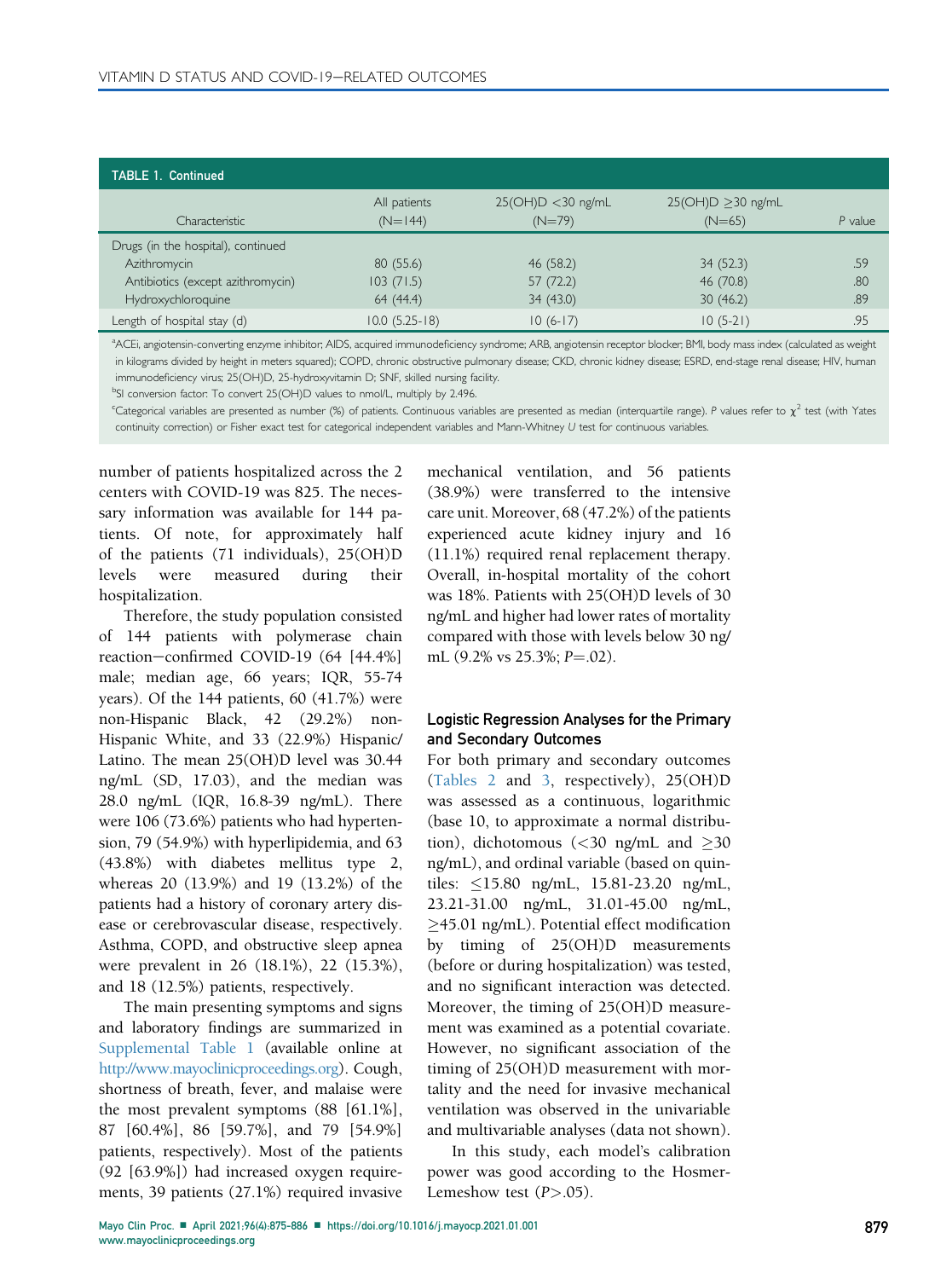<span id="page-5-0"></span>

| TABLE 2. Univariable and Multivariable Logistic Regression Analyses for In-hospital Mortality <sup>a</sup> |                               |                              |                               |                              |                                  |                                  |  |
|------------------------------------------------------------------------------------------------------------|-------------------------------|------------------------------|-------------------------------|------------------------------|----------------------------------|----------------------------------|--|
|                                                                                                            | Univariable                   | Multivariable <sup>b</sup>   |                               |                              |                                  |                                  |  |
|                                                                                                            |                               | Model I                      | Model 2                       | Model 3                      | Model 4                          | Model 5                          |  |
| Variable                                                                                                   | OR (95% CI) P value           | OR (95% CI) P value          | OR (95% CI) P value           | OR (95% CI) P value          | OR (95% CI) P value              | OR (95% CI) P value              |  |
| 25(OH)D (continuous)                                                                                       | 0.96 (0.93-0.996) $P = 03$    | $0.95$ (0.92-0.99) $P = 01$  | $0.953$ (0.92 -0.99) $P = 01$ | $0.96$ (0.92-0.99) $P = 01$  | $0.94$ (0.90-0.98) $P = 01$      | $0.91$ (0.85-0.97) $P = .003$    |  |
| Age (quintiles)                                                                                            | $1.24$ (0.91-1.69) $P = 18$   | $1.41$ (1.01-1.97) $P = .04$ | $1.42$ (1.01-1.98) $P = 0.04$ | $1.43$ (1.01-2.02) $P = .04$ | $1.72$ (1.10-2.68) $P = 02$      | $1.81$ (1.05-3.13) $P = .03$     |  |
| BMI (quintiles)                                                                                            | $1.04$ (0.77-1.41) $P = .79$  | $1.02$ (0.74-1.40) $P = .92$ | $1.02$ (0.74-1.41) $P = 91$   | $1.02$ (0.72-1.43) $P = 92$  | $1.05$ (0.65-1.71) $P = .84$     | $1.16$ (0.68-1.99) $P = 58$      |  |
| Male sex                                                                                                   | $1.09$ (0.46-2.55) $P = .85$  |                              |                               | $1.04$ (0.40-2.74) $P = .93$ | $1.07$ (0.28-4.12) $P = 92$      | 2.00 (0.47-8.63) $P = 0.35$      |  |
| Smoking                                                                                                    | $1.77$ (0.62-5.03) $P = 0.29$ |                              |                               | 2.24 (0.68-7.35) $P = 18$    | $3.19$ (0.76-13.46) P=.11        | 1.26 (0.23-7.02) $P = .79$       |  |
| Heart failure                                                                                              | $1.47$ (0.52-4.12) $P = 46$   |                              |                               |                              |                                  | $2.47$ (0.43-14.39) $P = 31$     |  |
| Coronary artery disease                                                                                    | $1.16$ (0.35-3.81) $P = .81$  |                              |                               |                              |                                  | 0.29 (0.02-3.64) $P = 34$        |  |
| <b>ESRD</b>                                                                                                | 2.98 (1.05-8.43) $P = 0.04$   |                              |                               |                              |                                  | 5.49 (0.79-38.05) P=.09          |  |
| <b>COPD</b>                                                                                                | 5.52 (2.05-14.86) $P = 0.001$ |                              |                               |                              |                                  | 6.69 (1.10-40.89) $P = 0.04$     |  |
| <b>Diabetes</b>                                                                                            | $1.36$ (0.58-3.19) $P = .48$  |                              |                               |                              |                                  | 0.49 (0.11-2.09) $P = 0.33$      |  |
| Active malignant disease                                                                                   | 6.41 (2.23-18.43) $P = 001$   |                              |                               |                              |                                  | $16.31$ (2.25-118.4) $P = 01$    |  |
| Hypertension                                                                                               | 1.63 (0.57-4.68) $P = 36$     |                              |                               |                              |                                  | 0.84 (0.15-4.73) $P = .84$       |  |
| ACEi or ARB use<br>before admission                                                                        | $0.68$ (0.25-1.84) $P = .45$  |                              |                               |                              | 0.69 (0.18-2.56) $P = 0.57$      |                                  |  |
| Antiviral                                                                                                  | $12.6$ (0.80-8.29) $P = 0.11$ |                              |                               |                              | 2.42 (0.35-16.54) $P = 37$       |                                  |  |
| Azithromycin                                                                                               | 3.22 $(1.21 - 8.60) P = 0.02$ |                              |                               |                              | $1.34$ (0.30-6.10) $P = 0.70$    |                                  |  |
| Antibiotic (except<br>azithromycin)                                                                        | $1.71$ (0.46-6.29) $P = 42$   |                              |                               |                              | $0.91$ (0.14-6.12) $P = .93$     |                                  |  |
| Hydroxychloroquine                                                                                         | $0.73$ (0.31-1.74) $P = .48$  |                              |                               |                              | $0.79$ (0.18-3.49) $P = .76$     |                                  |  |
| Corticosteroids                                                                                            | $1.97$ (0.78-4.95) P= 15      |                              |                               |                              | 3.25 (0.88-12.06) $P = .08$      | 4.00 $(0.80 - 19.98) P = 0.09$   |  |
| C-reactive protein                                                                                         | $1.00$ (0.995-1.01) $P = .98$ |                              |                               |                              | $1.00$ (0.99- $1.01$ ) $P = .68$ | $1.00$ (0.99- $1.01$ ) $P = .83$ |  |

880

<span id="page-5-2"></span><span id="page-5-1"></span><sup>a</sup>ACEi, angiotensin-converting enzyme inhibitor; ARB, angiotensin II receptor blocker; BMI, body mass index; COPD, chronic obstructive pulmonary disease; ESRD, end-stage renal disease; 25(OH)D, 25-hydroxyvitamin D; OR, odds ratio.

<sup>b</sup>Model I: multivariable analysis with 25(OH)D (as a continuous variable), age (analyzed in quintiles), and BMI (analyzed in quintiles). Model 2: multivariable analysis model I adjusted for the hospital of origin. Model 3 analysis model 2 with addition of male sex and smoking as regressors. Model 4: multivariable analysis model 3 with addition of ARB or ACEi, in-hospital drug treatment, and C-reactive protein level. Model 5: multivariable a model 3 with addition of statistically significant variables of the univariable analysis and heart failure, coronary artery disease, diabetes, hypertension, C-reactive protein level, and corticosteroids.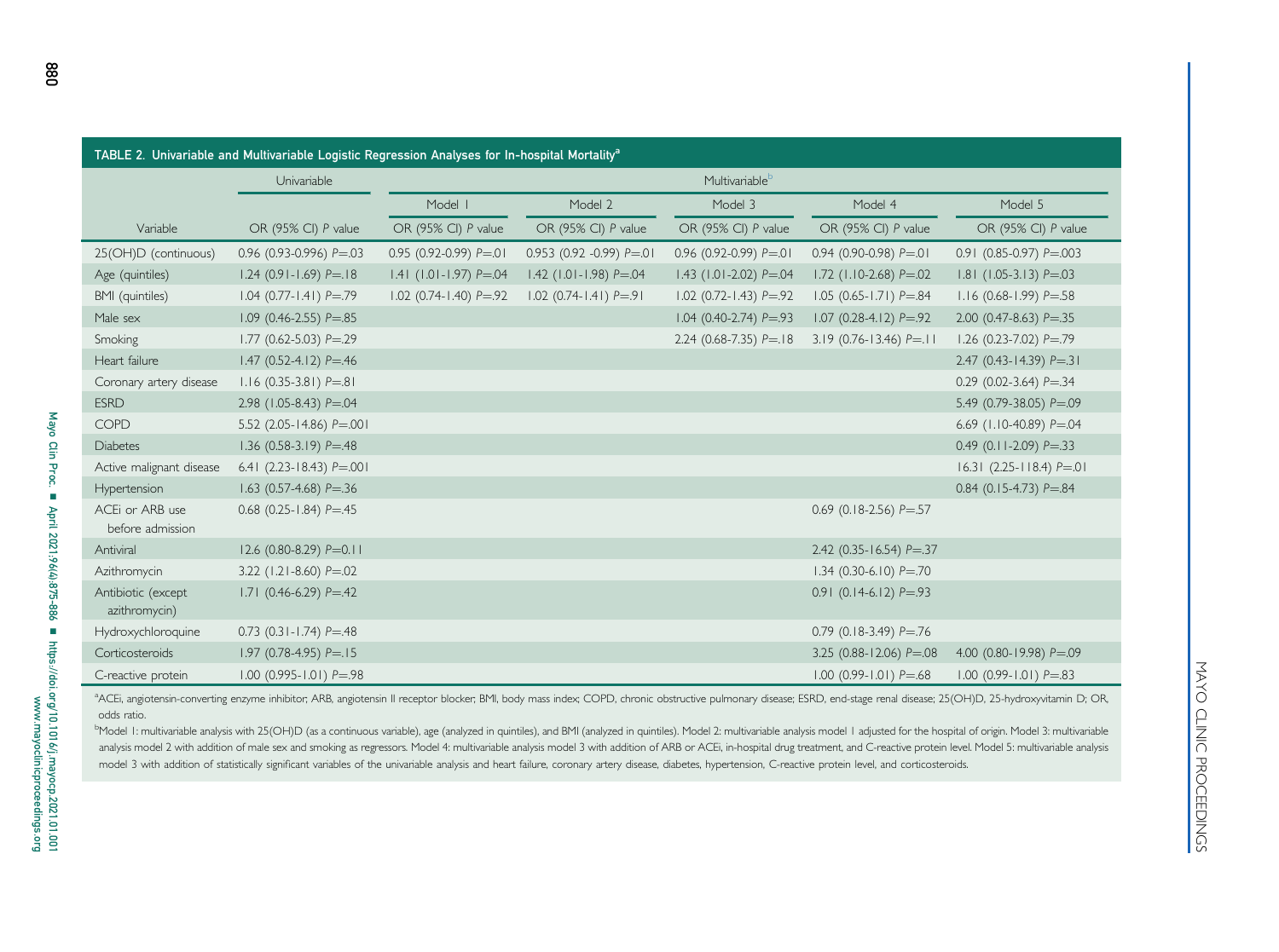<span id="page-6-0"></span>

| TABLE 3. Univariable and Multivariable Logistic Regression Analyses for Receiving Invasive Mechanical Ventilation <sup>a</sup> |                               |                              |                              |                              |                               |                                |  |
|--------------------------------------------------------------------------------------------------------------------------------|-------------------------------|------------------------------|------------------------------|------------------------------|-------------------------------|--------------------------------|--|
|                                                                                                                                | Univariable                   | Multivariableb               |                              |                              |                               |                                |  |
|                                                                                                                                |                               | Model I                      | Model 2                      | Model 3                      | Model 4                       | Model 5                        |  |
| Variable                                                                                                                       | OR (95% CI) P value           | OR (95% CI) P value          | OR (95% CI) P value          | OR (95% CI) P value          | OR (95% CI) P value           | OR (95% CI) P value            |  |
| 25(OH)D (continuous)                                                                                                           | $0.98$ (0.96-1.00) $P = 0.09$ | $0.98$ (0.95-1.00) $P = 10$  | 0.97 (0.95-0.999) $P = 0.05$ | $0.97$ (0.95-1.00) $P = .05$ | 0.93 (0.90-0.98) $P = 0.002$  | 0.94 (0.91-0.98) $P = 0.004$   |  |
| Age (quintiles)                                                                                                                | $1.03$ (0.79-1.34) $P = .85$  | $1.11$ (0.84-1.47) $P = 45$  | $1.10$ (0.82-1.47) $P = 52$  | $1.11$ (0.83-1.49) $P = 48$  | $1.10$ (0.71-1.69) $P = .67$  | $1.29$ (0.84-1.98) $P = 0.25$  |  |
| BMI (quintiles)                                                                                                                | $1.14$ (0.87-1.48) $P = 0.35$ | $1.11$ (0.84-1.47) $P = .48$ | $1.10$ (0.83-1.46) $P = .53$ | $1.12$ (0.83-1.51) $P = .45$ | $1.10$ (0.69-1.76) $P = .68$  | $1.19$ (0.78-1.80) $P = 42$    |  |
| Male sex                                                                                                                       | $1.10$ (0.53-2.30) $P = .80$  |                              |                              | 1.26 (0.55-2.92) $P = .59$   | 1.45 (0.38-5.55) $P = .58$    | 0.90 (0.27-2.97) $P = 0.86$    |  |
| Smoking                                                                                                                        | $1.53$ (0.59-3.96) $P = 38$   |                              |                              | $1.10$ (0.39-3.10) $P = .85$ | 0.89 (0.21-3.86) $P = .88$    | 1.50 (0.36-6.38) $P = 58$      |  |
| Heart failure                                                                                                                  | $0.77$ (0.29-2.09) $P = .61$  |                              |                              |                              |                               | $2.14$ (0.42-10.87) P=.36      |  |
| Coronary artery disease                                                                                                        | $0.43$ (0.12-1.56) $P = 0.20$ |                              |                              |                              |                               | $0.23$ (0.03-2.04) $P = 19$    |  |
| <b>ESRD</b>                                                                                                                    | 1.55 (0.57-4.22) $P = .39$    |                              |                              |                              |                               | 8.38 (1.31-53.48) P=.025       |  |
| COPD                                                                                                                           | $0.76$ (0.26-2.23) $P = .62$  |                              |                              |                              |                               | $1.01$ (0.20-5.11) $P > .99$   |  |
| <b>Diabetes</b>                                                                                                                | $1.52$ (0.73-3.18) $P = 27$   |                              |                              |                              |                               | $0.62$ (0.19-2.02) $P = .42$   |  |
| Active malignant disease                                                                                                       | $0.74$ (0.23-2.41) $P = .62$  |                              |                              |                              |                               | $0.18$ (0.02-1.39) $P = 10$    |  |
| Hypertension                                                                                                                   | $1.06$ (0.46-2.44) $P = 0.90$ |                              |                              |                              |                               | $0.67$ (0.18-2.49) $P = 55$    |  |
| ACEi or ARB use<br>before admission                                                                                            | $1.11$ (0.50-2.48) $P = .80$  |                              |                              |                              | $1.16$ (0.31-4.26) $P = .83$  |                                |  |
| Antiviral                                                                                                                      | $1.94$ (0.64-5.86) P=.24      |                              |                              |                              | 5.20 $(0.67-40.41) P=.12$     |                                |  |
| Azithromycin                                                                                                                   | 3.07 $(1.36 - 6.93)$ P=.01    |                              |                              |                              | $1.84$ (0.49-6.87) $P = 0.37$ |                                |  |
| Antibiotic (except<br>azithromycin)                                                                                            | 5.17 (1.15-23.36) $P = .03$   |                              |                              |                              | 7.87 (1.12-55.48) $P = 0.04$  |                                |  |
| Hydroxychloroquine                                                                                                             | $0.81$ (0.39-1.71) $P = .58$  |                              |                              |                              | 2.23 (0.54-9.26) $P = 0.27$   |                                |  |
| Corticosteroids                                                                                                                | 4.00 (1.76-9.07) P=.001       |                              |                              |                              | 4.05 $(1.18-13.91) P = 03$    | 4.24 $(1.22 - 14.67) P = 0.02$ |  |
| C-reactive protein                                                                                                             | $1.01$ (1.01-1.02) $P < .001$ |                              |                              |                              | $1.01$ (1.00-1.02) $P = .01$  | $1.02$ (1.01-1.02) $P<0.01$    |  |

VITAMIN D STATUS AND COVID-19

<u>VITAMIN D STATUS AND COVID-19-RELATED OUTCOMES</u>

<span id="page-6-2"></span><span id="page-6-1"></span>RELATED OUTCOMES

<sup>a</sup>ACEi, angiotensin-converting enzyme inhibitor; BMI, body mass index; COPD, chronic obstructive pulmonary disease; ESRD, end-stage renal disease; 25(OH)D, 25-hydroxyvitamin D; OR, odds ratio. <sup>b</sup>Model I: multivariable analysis with 25(OH)D (as a continuous variable), age (analyzed in quintiles), and BMI (analyzed in quintiles). Model 2: multivariable analysis model I adjusted for the hospital of origin. Model 3 analysis model 2 with addition of male sex and smoking as regressors. Model 4: multivariable analysis model 3 with addition of C-reactive protein level, ARB or ACEi, and in-hospital drug treatment. Model 5: multivariable a model 3 with addition of statistically significant variables of the univariable analysis and heart failure, coronary artery disease, diabetes, hypertension, C-reactive protein level, and corticosteroids.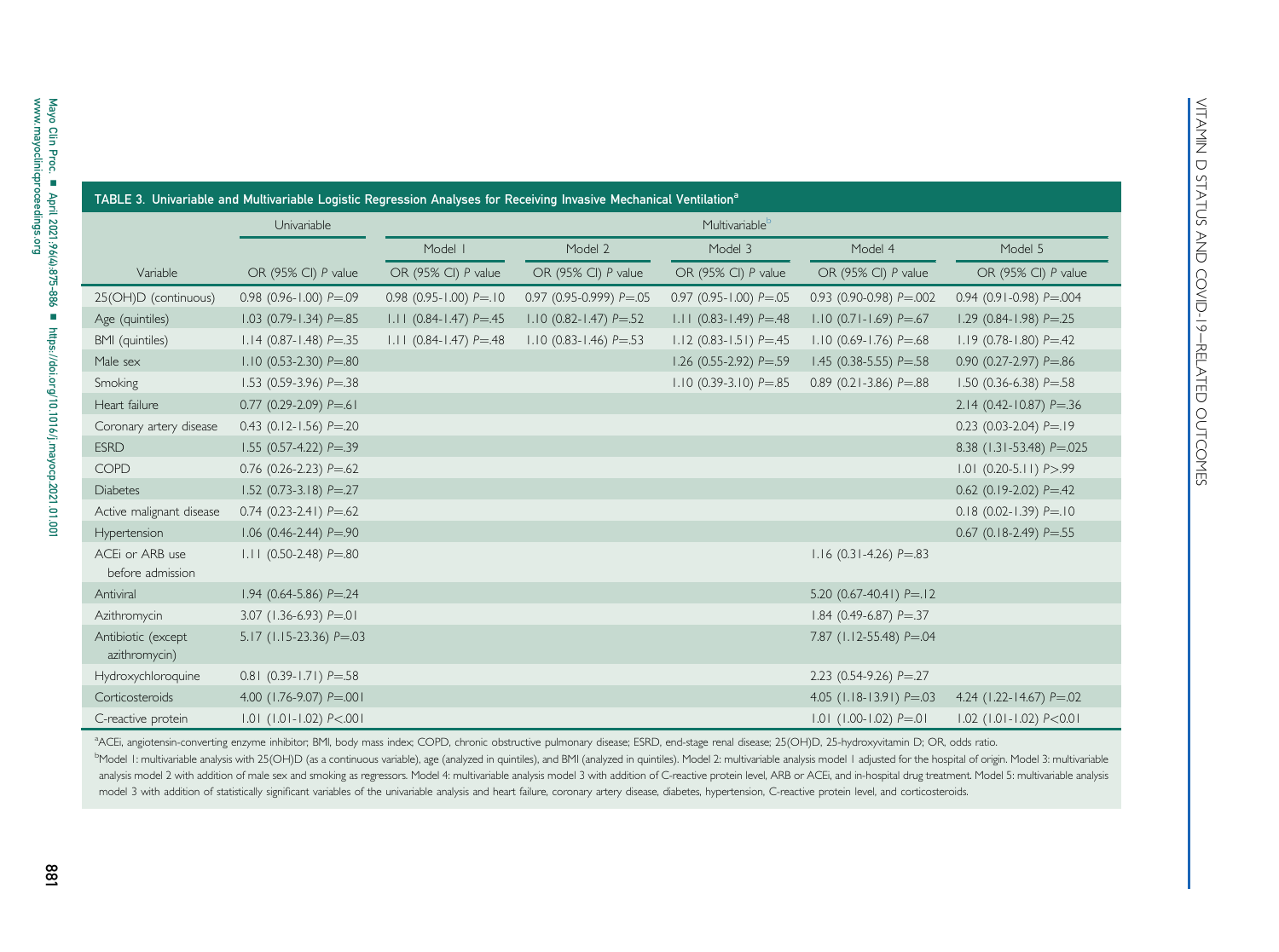#### Primary Outcome: In-Hospital Mortality

Univariable analyses were performed for all the available variables to determine which variables were associated with in-hospital mortality. Assessed as a continuous, logarithmic, dichotomous, or ordinal variable, 25(OH)D was significantly inversely associated with mortality (OR, 0.96 [95% CI, 0.93 to 0.996; P=.03]; OR, 0.12 [95% CI, 0.02 to 0.77; P=.03]; OR, 0.30 [95% CI, 0.11 to 0.80;  $P = .02$ ]; and OR, 0.72 [95% CI, 0.52 to 0.98;  $P = .04$ ], respectively). Moreover, ESRD (OR, 2.98; 95% CI, 1.05 to 8.43; P=.04), COPD (OR, 5.52; 95% CI, 2.05 to 14.86; P=.001), active malignant disease (OR, 6.41; 95% CI, 2.23 to 18.43;  $P = .001$ ), and azithromycin (OR, 3.22; 95% CI, 1.21 to 8.60;  $P = .02$ ) were found to have significant associations.

In the multivariable analysis (model 5, [Table 2](#page-5-0)), vitamin D status as a continuous variable (OR, 0.91; 95% CI, 0.85 to 0.97; P=.003), age (OR, 1.81; 95% CI, 1.05 to 3.13; P=.03), COPD (OR, 6.69; 95% CI, 1.10 to 40.89;  $P = .04$ ), and active malignant disease (OR, 16.31; 95% CI, 2.25 to 118.4;  $P = .01$ ) were found to be significantly associated with in-hospital mortality risk. Likewise, in the multivariable analysis (model 5; Supplemental Table 2, available online at [http://www.mayoclinicproceedings.org\)](http://www.mayoclinicproceedings.org), including the logarithmic transformation of 25(OH)D, 25(OH)D (OR, 0.004; 95% CI, 0.00 to 0.10;  $P = .001$ ), age (OR, 1.98; 95%) CI, 1.12 to 3.51;  $P = .02$ ), COPD (OR, 6.12; 95% CI, 0.99 to 37.96;  $P = .05$ ), and active malignant disease (OR, 18.09; 95% CI, 2.36 to 138.7;  $P = .01$ ) were also significantly associated with in-hospital mortality risk. Similar results were obtained by including 25(OH)D as a dichotomous and ordinal variable (Supplemental Table 2, available online at [http://www.mayoclinicproceedings.org\)](http://www.mayoclinicproceedings.org). In total, significant and consistent associations were observed between in-hospital mortality risk and 25(OH)D levels (inverse), age (positive), COPD (positive), and active malignant disease (positive). Moreover, no significant association of CRP level or corticosteroid administration with mortality was observed. Of note, the association of 25(OH)D levels remained significant and robust among the multivariable analyses.

Similar findings were obtained by including 25(OH)D as a dichotomous variable with a threshold of 20  $\ll$  20 ng/mL and  $\geq$ 20 ng/mL, data not shown). Additional sensitivity analyses excluding the COPD variable resulted in similar findings (data not shown). Similar results were obtained when the race variable was added in all multivariable analyses (data not shown).

## Secondary Outcome: Need for Invasive Mechanical Ventilation

As a continuous variable, 25(OH)D showed a borderline association with the need for invasive mechanical ventilation (OR, 0.98; 95% CI, 0.96 to 1.00;  $P = .09$ ); as a logarithmic variable, this association was significant  $(OR, 0.20; 95\% \text{ CI}, 0.04 \text{ to } 0.93; P = .04).$ Moreover, azithromycin (OR, 3.07; 95% CI, 1.36 to 6.93;  $P = .007$ ), antibiotic administration other than azithromycin (OR, 5.17; 95% CI, 1.15 to 23.36;  $P=.03$ ), corticosteroid administration (OR, 4.00; 95% CI, 1.76 to 9.07;  $P = .001$ ), and CRP levels (OR, 1.01; 95% CI, 1.01 to 1.02; P<.001) were found to have a significant association with the need for invasive mechanical ventilation.

In the multivariable analyses (model 4), including 25(OH)D as either a continuous [\(Table 3](#page-6-0)) or logarithmic variable (Supplemental Table 3, available online at <http://www.mayoclinicproceedings.org>), 25(OH)D levels (OR, 0.93 [95% CI, 0.90 to 0.98; P=.002] and OR, 0.01 [95% CI, 0.001 to 0.17;  $P = .001$ ], respectively), antibiotic administration other than azithromycin (OR, 7.87 [95% CI, 1.12 to 55.48; P=.04] and OR, 8.30 [95% CI, 1.10 to 62.91;  $P = .04$ ], respectively), corticosteroid administration (OR, 4.05 [95% CI, 1.18 to 13.91; P=.03] and OR, 3.86 [95% CI, 1.13 to  $13.13$ ;  $P=.03$ ], respectively), and CRP levels (OR, 1.01 [95% CI, 1.00 to 1.02; P=.01] and OR, 1.01 [95% CI, 1.00 to 1.02;  $P = .01$ ], respectively) were significantly associated with the need for invasive mechanical ventilation. The inverse association between 25(OH)D levels and risk of invasive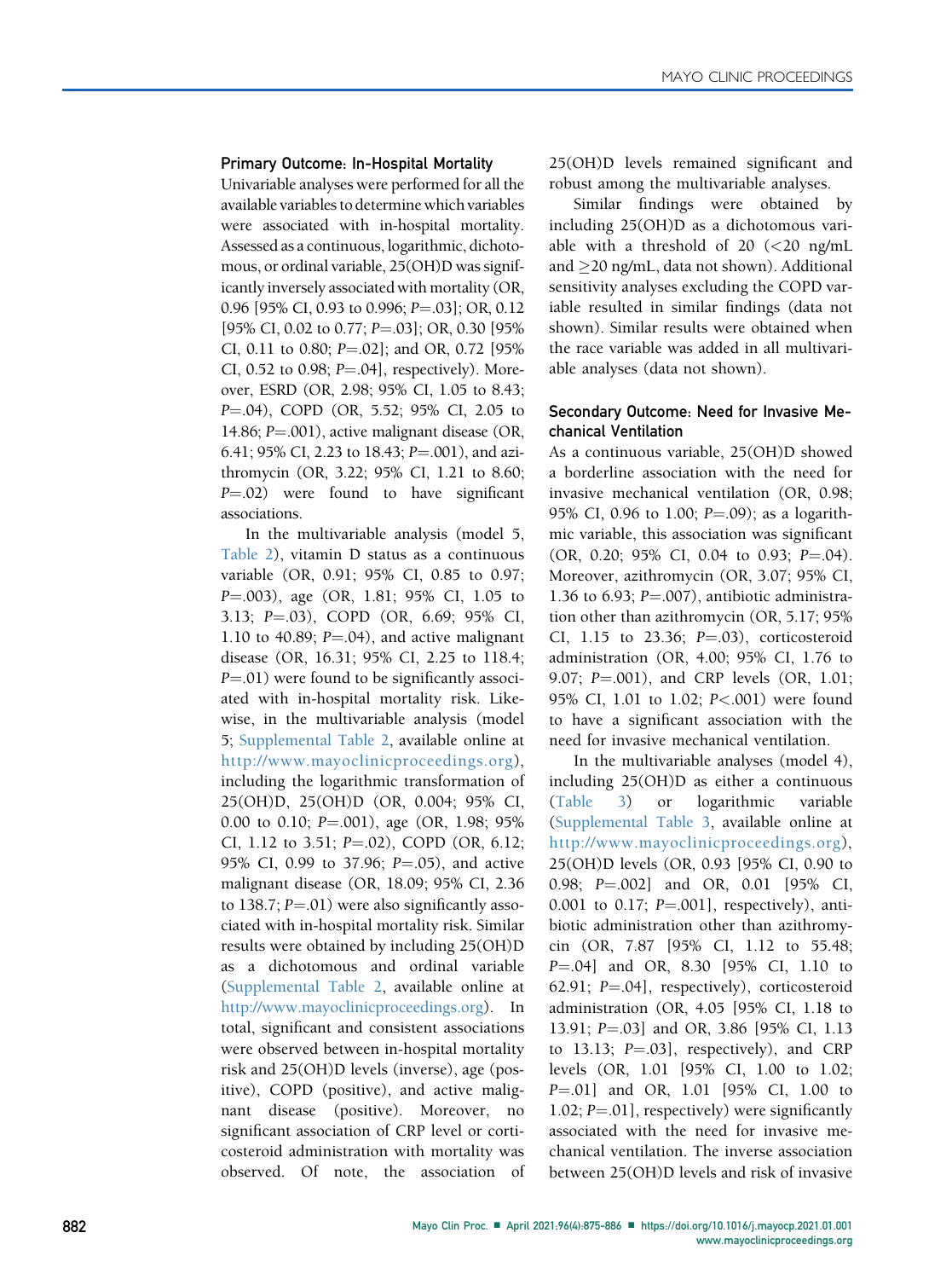mechanical ventilation remained significant even when 25(OH)D was assessed as a dichotomous or ordinal variable in multivariable logistic regression analysis (model 3; [Table 3](#page-6-0) and Supplemental Table 3, available online at [http://www.mayoclinicproceedings.](http://www.mayoclinicproceedings.org) [org](http://www.mayoclinicproceedings.org)). However, in some of the multivariable models, a borderline association was observed between 25(OH)D levels and the need for invasive mechanical ventilation ([Table 3](#page-6-0) and Supplemental Table 3, available online at [http://www.mayoclinicproceedings.](http://www.mayoclinicproceedings.org) [org](http://www.mayoclinicproceedings.org)).

Similar findings were obtained by including 25(OH)D as a dichotomous variable with a threshold of 20  $\ll$  20 ng/mL and  $\geq$ 20 ng/mL, data not shown). Additional sensitivity analyses excluding the COPD variable resulted in similar findings (data not shown). Similar results were obtained when the race variable was added in all multivariable analyses (data not shown herein).

## **DISCUSSION**

In this retrospective, 2-center, cohort study of adults admitted to the hospital with laboratory-confirmed COVID-19, 25(OH)D levels were independently associated with in-hospital mortality and need for invasive mechanical ventilation. Increasing age, COPD, and active malignant disease were also independently associated with inhospital mortality. Moreover, an association with invasive mechanical ventilation was observed for ESRD, CRP level, and corticosteroid use. It seems that corticosteroids were more often administered in critically ill patients needing invasive mechanical ventilation, whereas no causal association can be made on the basis of our study's design. Our study expands on a recent observational cohort study that found a substantially higher risk of COVID-19 infection in patients with likely vitamin D deficiency.<sup>[12](#page-11-7)</sup>

Vitamin D deficiency or insufficiency affects an estimated 1 billion people globally and is more prevalent in individuals of lower socioeconomic strata and in black, Asian, and Hispanic/Latino populations.<sup>[6,](#page-11-1)[15](#page-11-10)[,16](#page-11-11)</sup> In addition, many of the risk factors that are

associated with worse clinical outcomes from COVID-19, such as older age, obesity, cardiovascular disease, and chronic kidney disease, are associated with lower levels of  $25(OH)D<sup>6</sup>$  Thus, we performed multivariable logistic regression analyses and found that 25(OH)D was strongly and independently associated with in-hospital mortality; 25(OH)D was also independently associated with need for invasive mechanical ventilation, although the association was less robust. Both associations remained significant after adjustment for several clinical conditions, including ESRD, COPD, congestive heart failure, coronary artery disease, diabetes, CRP level, and administration of corticosteroids.

Vitamin D sufficiency is generally defined as a serum 25(OH)D concentration greater than 20 ng/mL, whereas insufficiency and deficiency are defined as 25(OH)D concentrations of 12 to 20 ng/mL and less than 12 ng/mL, respectively. $17$  Moreover, observational and interventional studies have reported that individuals with 25(OH)D levels below 30 ng/mL had a 58% higher risk of acute respiratory infection and a 10-fold increased mortality risk.<sup>[6](#page-11-1)</sup>

Vitamin D deficiency has previously been associated with an increased risk of acute viral respiratory tract infections, $\frac{3}{2}$  $\frac{3}{2}$  $\frac{3}{2}$  acute respiratory distress syndrome, prolonged mechanical ventilation, and increased mortality in critically ill patients.<sup>[5](#page-11-0)[,18](#page-11-13)</sup> Whereas vitamin D status has emerged as a potential risk factor for COVID-19 infection,  $9,12$  $9,12$  our study suggests an independent association between vitamin D status and in-hospital mortality. These data support the need for future studies to validate these findings and randomized controlled trials to causally prove any role of vitamin D in the treatment of patients with COVID-19.

The clinical presentation of COVID-19 ranges from asymptomatic infection to lifethreatening multiorgan dysfunction and death. The most severe cases are characterized by a massive proinflammatory release of cytokines (ie, cytokine storm) that may mediate the diffuse lung inflammation and severe out-comes in some patients with COVID-[19](#page-11-14).<sup>19</sup>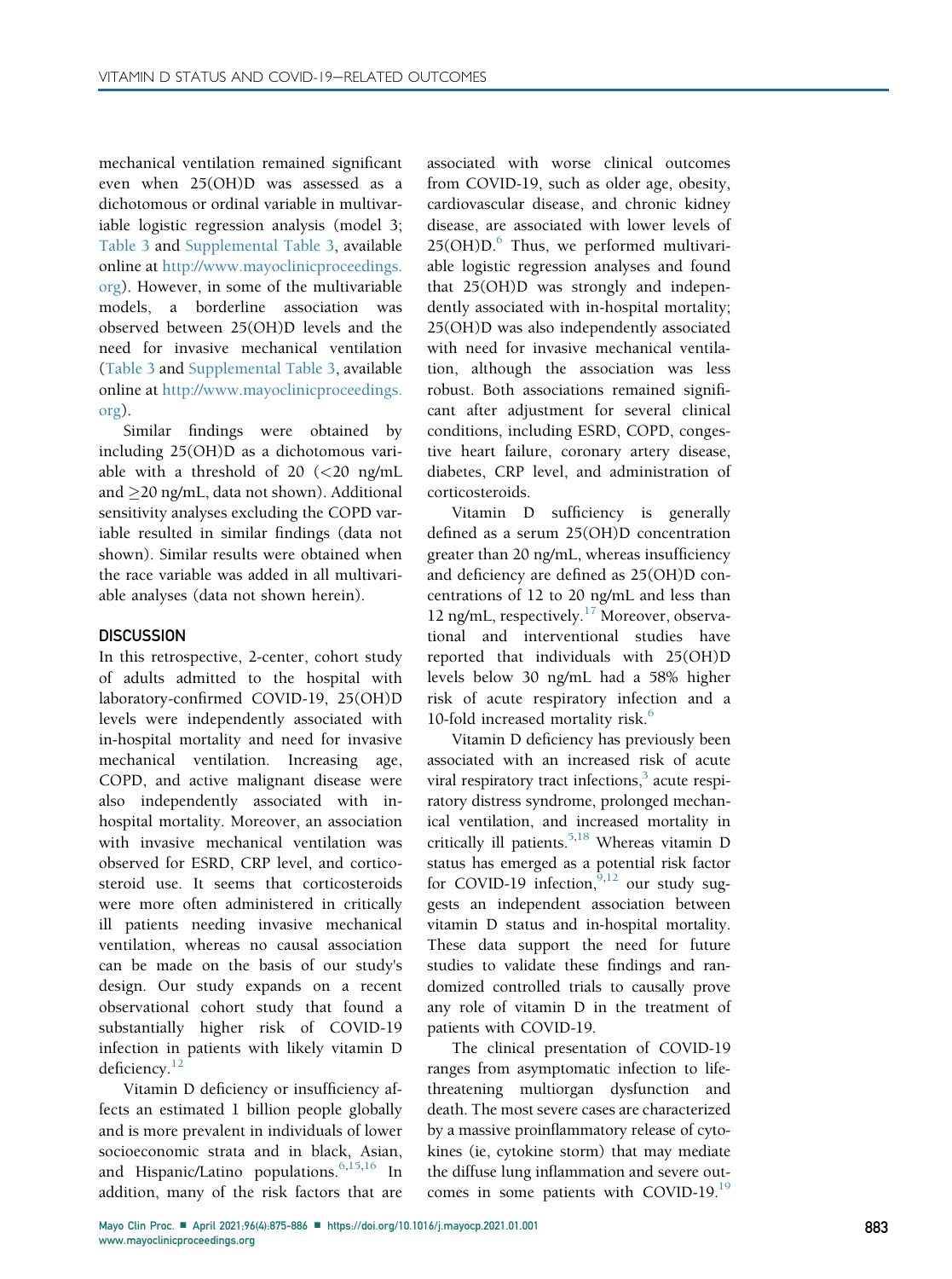Vitamin D is a steroid hormone that exists in 2 forms (vitamin  $D_2$  and vitamin  $D_3$ ) and exerts its biologic effects on various cells and tissues through interaction with the nuclear vitamin D receptor.<sup>20</sup> At higher levels, 25(OH)D may also display physiologic effects similar to those of glucocorticoids because of interactions with other steroid hormone receptors.<sup>[21](#page-11-16)</sup> Whereas the mechanisms by which vitamin D may protect against severe presentations of COVID-19 are unclear, vitamin D is known to suppresses T helper type 1 cell-potentiated proinflammatory cytokines, including interleukin 6, tumor necrosis factor  $\alpha$ , and interferon  $\beta$ , while enhancing the anti-inflammatory responses of T helper type 2 cells and T regulatory cells. $^{22-25}$  $^{22-25}$  $^{22-25}$  In vitro experiments have also elucidated possible immunomodulatory responses against several viral respiratory pathogens, including rhinovirus, respiratory syncytial virus, and influenza.<sup>26</sup> Moreover, vitamin D enhances the activity of the innate immune system by inducing the expression of antimicrobial peptides, such as cathelicidin and defensins,  $2\frac{5,27-30}{ }$  $2\frac{5,27-30}{ }$  $2\frac{5,27-30}{ }$  and may have antioxidative effects against COVID-19.<sup>31</sup> Furthermore, evidence supports a potential role of vitamin D in protecting against acute lung injury or acute respiratory distress syndrome in COVID-19 by targeting the unbalanced reninangiotensin system, including both the expression and concentration of angiotensin-converting enzymes (ACE and ACE2).<sup>[31-33](#page-11-21)</sup>

Our study also found that increasing age, COPD, ESRD, and advanced malignant disease are strongly associated with in-hospital mortality. These findings are not unexpected, given the numerous observational studies and reports with similar findings.[34-36](#page-11-22) In contrast with other observational studies, there was no association between male sex, congestive heart failure, coronary artery disease, obesity, diabetes, or hypertension and in-hospital outcomes in our cohort. We suspect that the relatively small sample size of our population limited our ability to elucidate all associations between underlying comorbidities and more severe outcomes from COVID-19.

Our study was strengthened by its 2-center design, which allowed the inclusion of a diverse population of patients in both Boston and New York, including primarily Black and Hispanic/Latino patients. This increases generalizability and provides important clinical information about outcomes in underrepresented groups. Splitting the sample on separate analysis according to the center of origin revealed similar results.

Our study has limitations. First, our sample size was relatively small; however, it was sufficient to show significant results that were robust in several models tested herein. Because chronic kidney disease or ESRD may result in less conversion of 25(OH)D to the more active form 1,25(OH)D, we added sensitivity analysis with and without these patients, and the results were similar and robust. Second, approximately half of the patients (73 [51%]) did not have 25(OH)D measurements available during their hospitalization (instead within 6 months before the initiation of the study), which raises the possibility that some of the participants might have received vitamin D supplementation before hospitalization that was not recorded in the electronic medical record. Any potential misclassification because of this is random and could only have suppressed the effect estimates and the corresponding P values and would not have led to the statistically significant results reported herein. Third, seasonal variability may affect 25(OH)D concentration, and the results may be lower in winter months. However, 25(OH)D measurements both on admission and before admission were associated with the outcomes of interest, which provides reassurance that reverse causality is not confounding the results reported. Moreover, all analyses have been adjusted for center to eliminate potential confounding by any systematic differences between sites. Finally, the ability to draw causal inferences is limited by the retrospective design of our study. In critically ill patients, vitamin D supplementation has been an active area of investigation with mixed results in randomized clinical trials. $37-39$  Given the lack of consistent benefit of vitamin D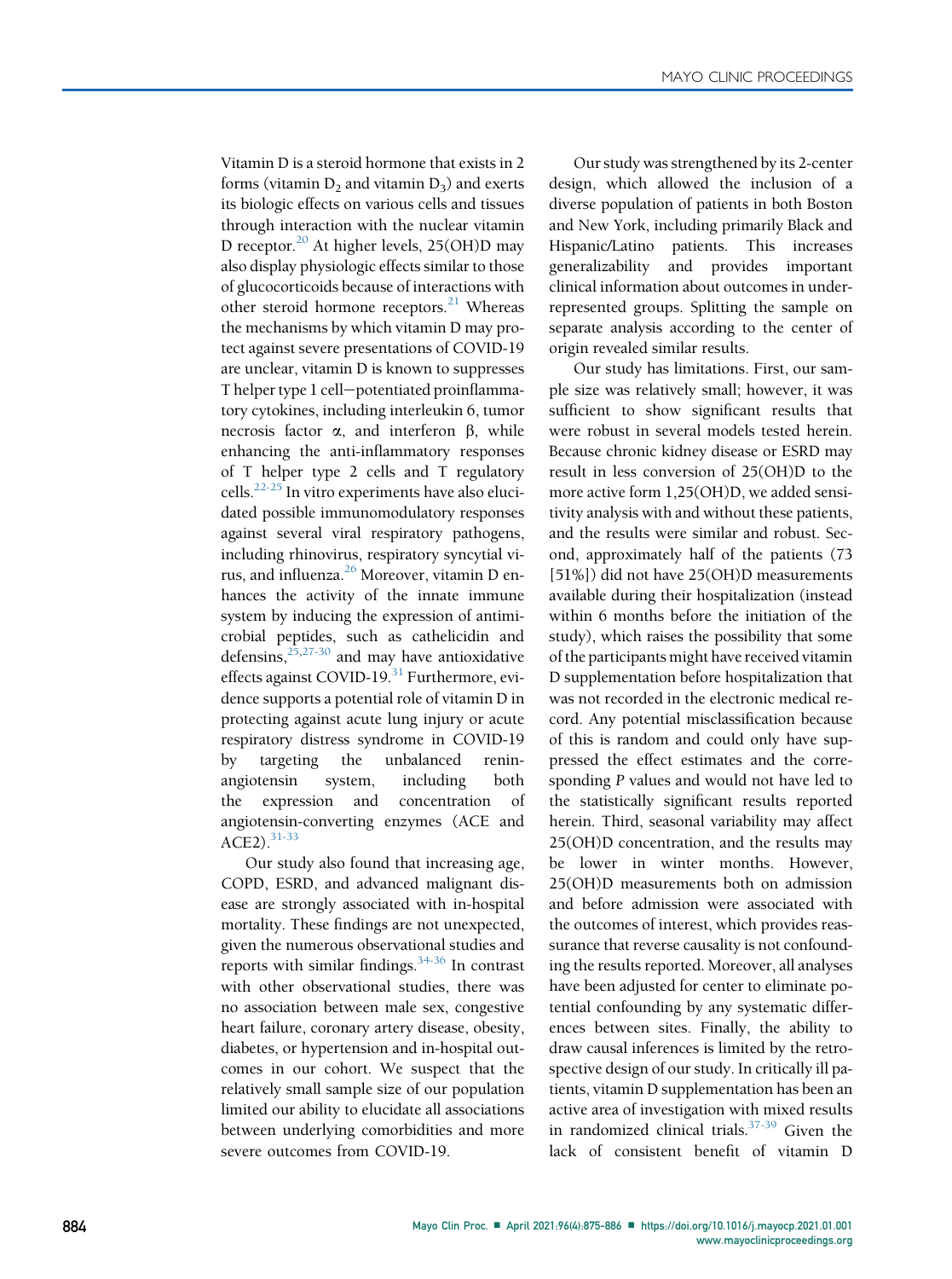supplementation in the critically ill in randomized trials, observational trials of vitamin D status and COVID-19 outcomes should be interpreted with caution. $37,39$  $37,39$  The association of 25(OH)D status with COVID-19 severity in observational trials may be the result of residual confounding or reverse causality. However, these results can form the basis on which power calculations can be performed to design future prospective observational cohort studies and randomized controlled trials to examine the causal hypotheses raised by our study.

Our study has clinical implications. Supplementation of 25(OH)D has previously been evaluated for the prevention and treatment of acute viral respiratory tract infections and as a potentially beneficial therapy for critically ill patients.  $37-39$  A meta-analysis showed that supplementation with 25(OH)D reduces the risk of acute respiratory infections by 12% in all participants. $40$  Whereas a benefit of vitamin D supplementation in the critically ill has not been found, there is biologically plausible evidence to suggest that vitamin D may dampen inflammatory cascades that mediate severe outcomes from COVID-19. Given the safe profile and low cost, further investigation of vitamin D supplementation as a preventive and therapeutic strategy for COVID-19 with randomized trials is warranted.

#### **CONCLUSION**

In this 2-center observational cohort study of adults admitted to the hospital with COVID-19, 25(OH)D levels were independently associated with in-hospital mortality and need for invasive mechanical ventilation. Given our findings, larger observational studies to evaluate the relationship between vitamin D status and COVID-19 clinical outcomes are needed. Furthermore, pilot studies and randomized trials evaluating the effects of vitamin D supplementation for the prevention and treatment of COVID-19 are warranted.

## ACKNOWLEDGMENTS

Drs Angeliki M. Angelidi and Matthew J. Belanger share first authorship.

## SUPPLEMENTAL ONLINE MATERIAL

Supplemental material can be found online at <http://www.mayoclinicproceedings.org>. Supplemental material attached to journal articles has not been edited, and the authors take responsibility for the accuracy of all data.

Abbreviations and Acronyms:  $BMI =$  body mass index; COPD = chronic obstructive pulmonary disease; COVID-19 = coronavirus disease 2019;  $ESRD = end-stage$  renal disease;  $IQR =$  interquartile range;  $25(OH)D = 25$ -hydroxyvitamin D;  $OR = odds ratio; SARS-CoV-2 = severe acute respiratory$ syndrome coronavirus 2

Affiliations (Continued from the first page of this article.): Deaconess Medical Center/Harvard Medical School, Boston, MA (A.M.A., M.J.B., M.K.L., C.S.M.); the Department of Economics, University of Piraeus, Greece (D.K.); Albert Einstein College of Medicine, Bronx, NY (N.C.-P., J.O., L.P.); the Department of Medicine, Jacobi Medical Center (N.C.-P., L.P.), and Division of Hospital Medicine, Montefiore Medical Center (L.P.), Albert Einstein College of Medicine, Bronx, NY; and the Section of Endocrinology, VA Boston Healthcare System, Harvard Medical School, Boston, MA (C.S.M.).

Potential Competing Interests: The authors report no competing interests.

Correspondence: Address to Christos S. Mantzoros, MD, DSc, Professor of Medicine, Harvard Medical School, Beth Israel Deaconess Medical Center, 330 Brookline Ave, Boston, MA 02215 ([mbelang1@bidmc.harvard.edu](mailto:mbelang1@bidmc.harvard.edu); Twitter: @MatthewBelang1).

#### **ORCID**

Angeliki M. Angelidi: **b** [https://orcid.org/0000-0001-9886-](https://orcid.org/0000-0001-9886-7785) [7785](https://orcid.org/0000-0001-9886-7785)

#### **REFERENCES**

- <span id="page-10-0"></span>1. World Health Organization. Coronavirus disease 2019 (COVID-19): weekly epidemiological update. [https://www.who.int/docs/](https://www.who.int/docs/default-source/coronaviruse/situation-reports/20200620-covid-19-sitrep-152.pdf?sfvrsn=83aff8ee_4) [default-source/coronaviruse/situation-reports/20200620-covid-19](https://www.who.int/docs/default-source/coronaviruse/situation-reports/20200620-covid-19-sitrep-152.pdf?sfvrsn=83aff8ee_4) [sitrep-152.pdf?sfvrsn](https://www.who.int/docs/default-source/coronaviruse/situation-reports/20200620-covid-19-sitrep-152.pdf?sfvrsn=83aff8ee_4)=[83aff8ee\\_4.](https://www.who.int/docs/default-source/coronaviruse/situation-reports/20200620-covid-19-sitrep-152.pdf?sfvrsn=83aff8ee_4) Accessed September 8, 2020.
- <span id="page-10-1"></span>2. Chakhtoura M, Napoli N, El Hajj Fuleihan G. Commentary: myths and facts on vitamin D amidst the COVID-19 pandemic. Metabolism. 2020;109:154276.
- <span id="page-10-2"></span>3. Pham H, Rahman A, Majidi A, Waterhouse M, Neale RE. Acute respiratory tract infection and 25-hydroxyvitamin D concentration: a systematic review and meta-analysis. Int J Environ Res Public Health. 2019;16(17):3020.
- <span id="page-10-3"></span>4. Ginde AA, Camargo CA Jr, Shapiro NI. Vitamin D insufficiency and sepsis severity in emergency department patients with suspected infection. Acad Emerg Med. 2011;18(5):551-554.